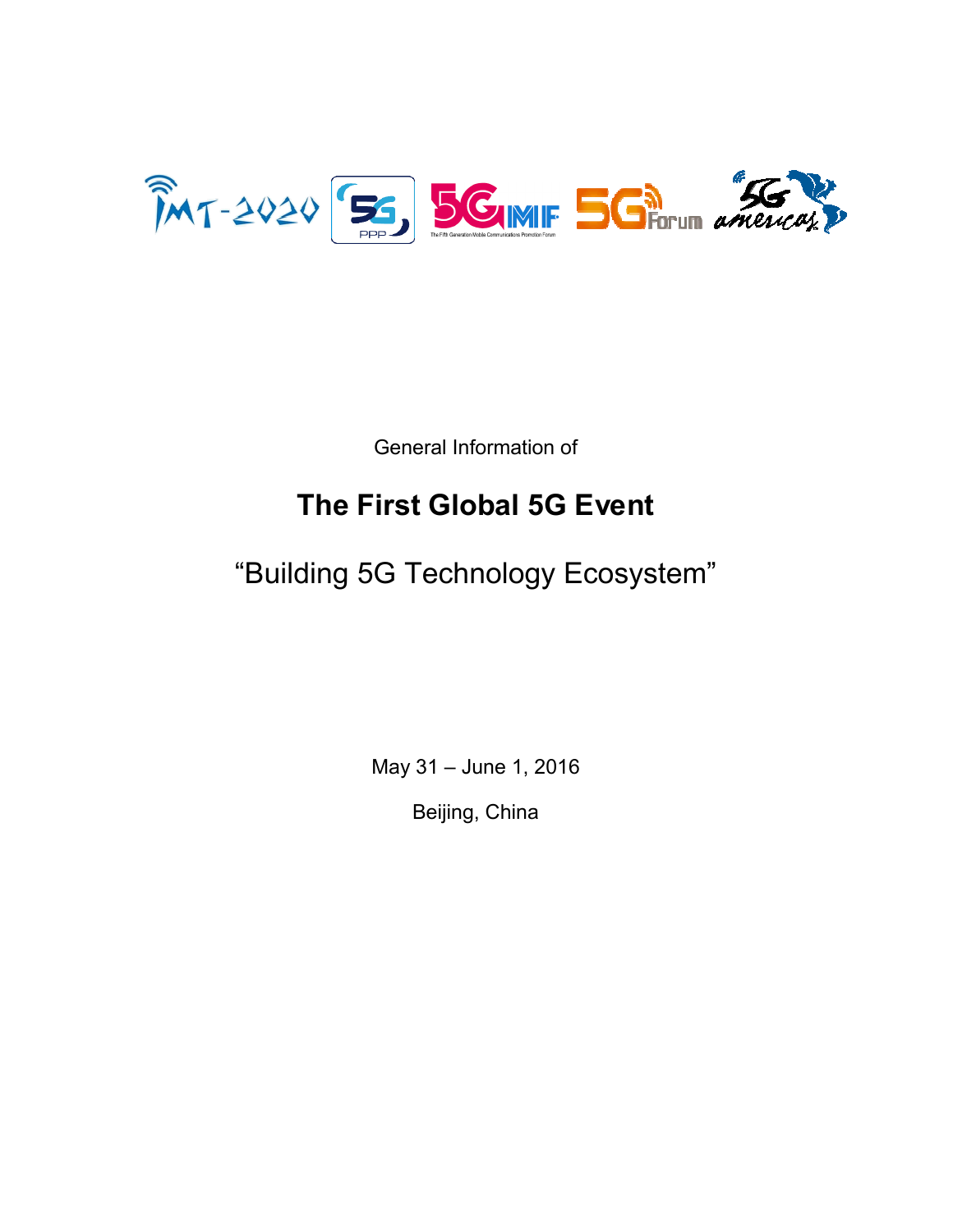# **1. Draft Agenda of the First Global 5G Event**

(May 31 – June 1, 2016, Friendship Palace, Beijing Friendship Hotel, Beijing, China)

| Agenda (Tentative) of May 31, 2016 |                                            |                                                                            |  |  |
|------------------------------------|--------------------------------------------|----------------------------------------------------------------------------|--|--|
| <b>Time</b>                        | <b>Topic</b>                               | <b>Speaker / Participant</b>                                               |  |  |
| 08:30-9:00                         | Registration                               |                                                                            |  |  |
|                                    |                                            | Opening session                                                            |  |  |
|                                    |                                            | Moderator: Prof. YOU Xiaohu, Vice Chair of IMT-2020 (5G) Promotion Group   |  |  |
| 09:00-09:10                        | Welcome Speech                             | Leader from MIIT                                                           |  |  |
| 09:10-09:30                        | <b>Opening Address</b>                     | Representatives from EU, Japan, Korea, US governments<br>(TBD)             |  |  |
| 09:30-09:50                        | Research and development of 5G systems in  | Dr. Werner Mohr                                                            |  |  |
|                                    | Europe by involving vertical sectors       | Chair of the board of 5G Infrastructure Association                        |  |  |
| 09:50-10:10                        | Overview of 5GMF Current Activities        | Prof. Susumu Yoshida<br>Chair of 5GMF                                      |  |  |
|                                    |                                            | Prof. Youngnam Han                                                         |  |  |
| 10:10-10:30                        | 5G Forum: Status Quo                       | Chair of Executive Committee, 5G Forum                                     |  |  |
| 10:30-11:00                        |                                            | <b>Coffee Break</b>                                                        |  |  |
|                                    |                                            | Opening session (cont.)                                                    |  |  |
|                                    |                                            | Moderator: Ms. WANG Xiaoyun, Vice Chair of IMT-2020 (5G) Promotion Group   |  |  |
|                                    | 5G in the Americas: Next Generation        | Chris Pearson                                                              |  |  |
| 11:00-11:20                        | <b>Technology and Spectrum</b>             | President, 5G Americas                                                     |  |  |
|                                    | Recommendations                            |                                                                            |  |  |
| 11:20-11:40                        | Research Status of IMT-2020 (5G)           | Ms. CAO Shumin                                                             |  |  |
|                                    | <b>Promotion Group</b>                     | Chair of IMT-2020 (5G) Promotion Group                                     |  |  |
|                                    |                                            | Panel Discussion                                                           |  |  |
| 11:40-12:30                        | Jointly Establishing A Global 5G Ecosystem | IMT-2020 PG, 5G PPP, 5GMF, 5G Forum, 5G Americas                           |  |  |
|                                    |                                            | Lunch                                                                      |  |  |
|                                    |                                            | Session 1: 5G System Design                                                |  |  |
|                                    |                                            | Moderator: Prof. Giovanni E. Corazza, 5G Infrastructure Association, Board |  |  |
| 13:30-13:50                        | Accelerating the Global Momentum to Make   | Dr. Wen Tong                                                               |  |  |
|                                    | 5G a Reality                               | CTO of Huawei Wireless Networks & Huawei Fellow                            |  |  |
| 13:50-14:10                        | The 5G Voyage, We Have Cast Off:           | <b>Edward Tiedemann</b>                                                    |  |  |
|                                    | Progress, Vision, and Technology           | Senior Vice President, Engineering, Qualcomm                               |  |  |
| 14:10-14:30                        | Commit to Global 5G Ecosystem              | Dr. Jiying Xiang<br>Chief Scientist of ZTE Corp.                           |  |  |
| 14:30-14:50                        | 5G - System to Enable Programmable World   | Kimmo Kettunen                                                             |  |  |
|                                    |                                            | 5G Program Lead, Nokia Bell Labs                                           |  |  |
| 14:50-15:10                        | 5G Mobile Communications                   | Chengjun Sun                                                               |  |  |
|                                    |                                            | Senior Director, Samsung Electronics                                       |  |  |
| 15:10-15:40                        | <b>Coffee Break</b>                        |                                                                            |  |  |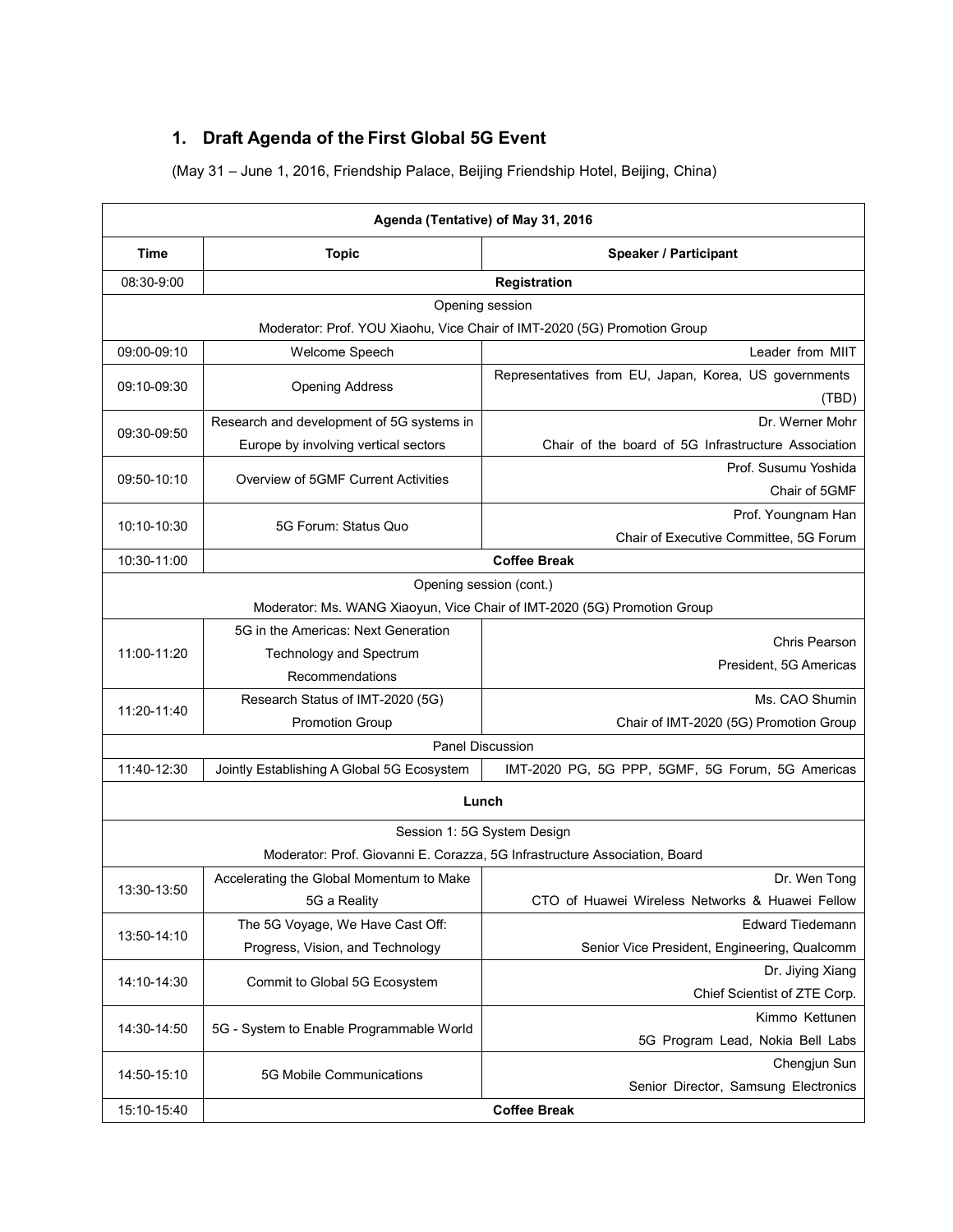| Session 2: 5G Air Interface                                             |                                                                    |                                                       |  |
|-------------------------------------------------------------------------|--------------------------------------------------------------------|-------------------------------------------------------|--|
| Moderator: Ms. WANG Zhiqin, Vice Chair of IMT-2020 (5G) Promotion Group |                                                                    |                                                       |  |
|                                                                         | Close to 5G                                                        | Dr. Chih-Lin I                                        |  |
| 15:40-16:00                                                             |                                                                    | Chief Scientist, China Mobile Research Institute      |  |
| 16:00-16:20                                                             | 5G New RAT for Context Era                                         | Dr. WANG Yingmin                                      |  |
|                                                                         |                                                                    | CTO & Chief Scientist, Datang Telecom                 |  |
| 16:20-16:40                                                             | Global 5G Spectrum Development and Intel                           | Peter Pitsch                                          |  |
|                                                                         | 5G                                                                 | Executive Director, Global Public Policy, Intel Corp. |  |
| 16:40-17:00                                                             | Close Encounters of the Fifth Generation                           | Gabriel Lin                                           |  |
|                                                                         |                                                                    | Senior Director, Advanced Communications Technology   |  |
|                                                                         |                                                                    | Division, MTK                                         |  |
|                                                                         | 5G Standardization: The Enabler of the<br><b>Networked Society</b> | Jan Färjh                                             |  |
| 17:00-17:20                                                             |                                                                    | Vice President, Head of Standardisation and Industry  |  |
|                                                                         |                                                                    | Ericsson                                              |  |
| Panel Discussion (Huang Yuhong)                                         |                                                                    |                                                       |  |
| 17:20-18:20                                                             | Building Global Consensus on 5G                                    | Representatives of main companies                     |  |
|                                                                         | Standardization Roadmap                                            |                                                       |  |

| Welcome Dinner |                |                                                         |  |
|----------------|----------------|---------------------------------------------------------|--|
| 18:30-20:00    | Welcome Dinner | VIP<br>quests.<br>and<br>leaders.<br>Mair<br>presenters |  |

| Agenda (Tentative) of June 1, 2016                                       |                                                                               |                                                       |  |  |
|--------------------------------------------------------------------------|-------------------------------------------------------------------------------|-------------------------------------------------------|--|--|
| <b>Time</b>                                                              | <b>Topic</b>                                                                  | <b>Speaker / Participant</b>                          |  |  |
|                                                                          | Session 3: 5G Network & Operation                                             |                                                       |  |  |
|                                                                          |                                                                               | Moderator: Dr. Kohei SATOH, Secretary General of 5GMF |  |  |
| 09:00-09:20                                                              |                                                                               | Dr. CAO Lei                                           |  |  |
|                                                                          | The New Generation Network and 5G                                             | Director, Technology Department, China Telecom        |  |  |
| 09:20-09:40                                                              | 5G Deployment in 2020 and Beyond                                              | Mr. Takehiro Nakamura                                 |  |  |
|                                                                          |                                                                               | VP and Managing Director of 5G Laboratory, NTT DoCoMo |  |  |
|                                                                          | 5G: A Global Platform for the Digitalization of<br><b>Vertical Industries</b> | Jean-Sebastien Bedo                                   |  |  |
| 09:40-10:00                                                              |                                                                               | Head of Networks Foresight and Strategy               |  |  |
|                                                                          |                                                                               | Orange Labs Research                                  |  |  |
| 10:00-10:20                                                              | Paving the Road to 5G                                                         | Dr. LEE Jongsik                                       |  |  |
|                                                                          |                                                                               | Vice President, 5G TF, Institute of Convergence, KT   |  |  |
|                                                                          |                                                                               | White Paper Release                                   |  |  |
| 10:20-10:35                                                              | The Novel Design of 5G Architecture                                           | Mr. LI Xiayu                                          |  |  |
|                                                                          |                                                                               | Vice Chair, Network Technology WG, IMT-2020 PG        |  |  |
| 10:35-10:50                                                              | View on the architecture for the 5G era                                       | Simone Redana                                         |  |  |
|                                                                          |                                                                               | Chairman of Architecture WG, 5G PPP                   |  |  |
| Session 4: Technologies for 5G Terminals                                 |                                                                               |                                                       |  |  |
| Moderator: Prof. KIM DongKu, Vice Chair of Executive Committee, 5G Forum |                                                                               |                                                       |  |  |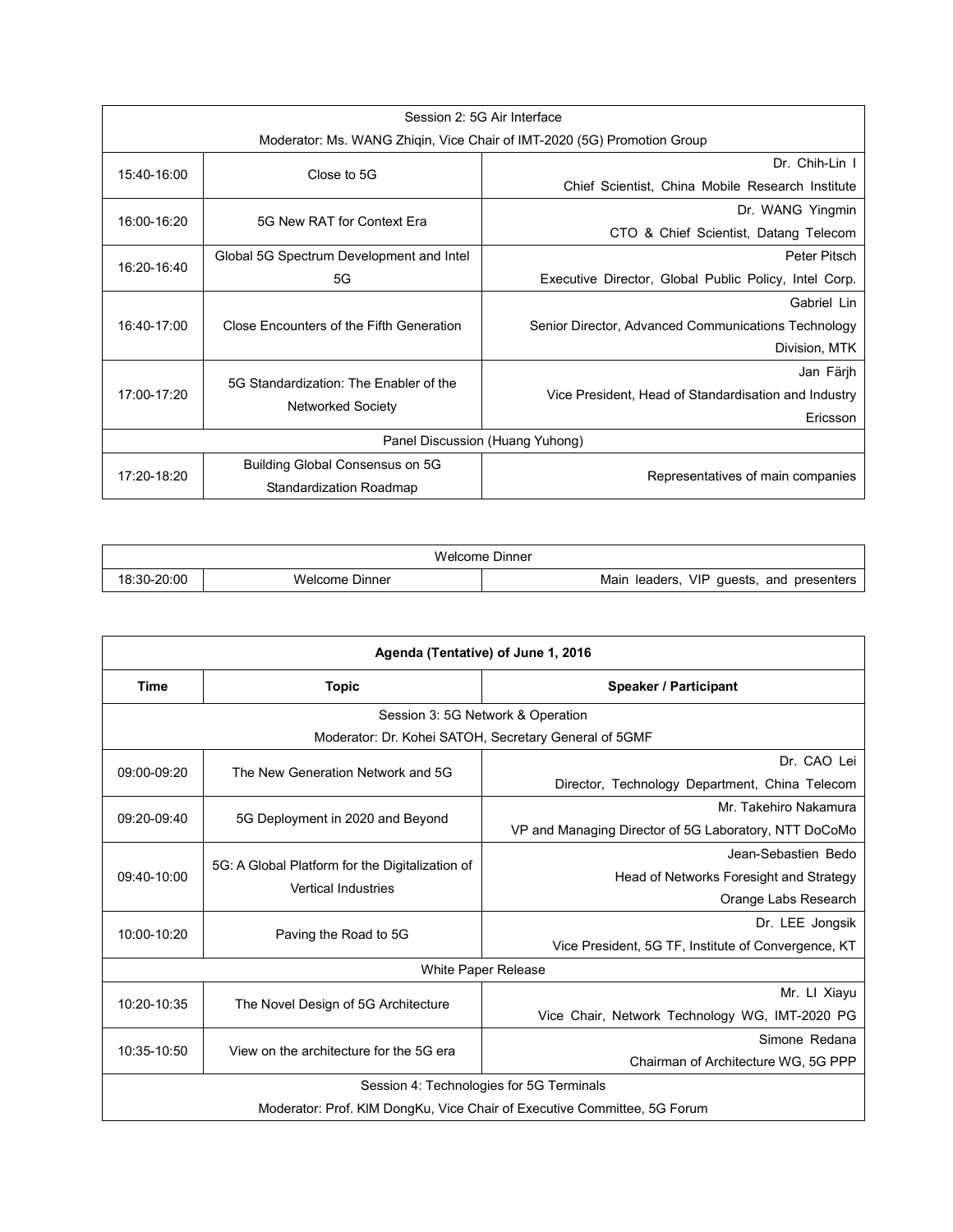| 10:50-11:10 |                                                  | Google                                                          |  |
|-------------|--------------------------------------------------|-----------------------------------------------------------------|--|
| 11:10-11:30 | Looking forward to the 5G era                    | Ying Huang                                                      |  |
|             |                                                  | Vice President, Lenovo                                          |  |
| 11:30-11:50 | 5G: From Concept to Reality                      | Yi Kang                                                         |  |
|             |                                                  | Global Vice President, Spreadtrum                               |  |
| 11:50-12:10 | >6GHz Antenna: Challenges and Solutions          | Mr. LEE JooHee                                                  |  |
|             |                                                  | Fellow, Mobile R&D Center, LG Electronics                       |  |
|             | Opportunities and Challenges: Terminal           | ZHANG Yunfei                                                    |  |
| 12:10-12:30 | Small Cell (T-SC) for 5G                         | Head of Industrial Standards Dept., Coolpad                     |  |
|             |                                                  | National "Ten Thousand Talents Program" Expert                  |  |
|             |                                                  | Lunch                                                           |  |
|             |                                                  | Session 5: Testing Technologies for 5G                          |  |
|             |                                                  | Moderator: YANG Fengyi, Expert of IMT-2020 (5G) Promotion Group |  |
|             |                                                  | Dr. WEI Kejun                                                   |  |
| 13:30-13:50 | 5G Trial Status in China                         | 5G Trial Lead, IMT-2020 (5G) Promotion Group                    |  |
|             |                                                  | CAICT                                                           |  |
|             |                                                  | Mr. Satish Dhanasekaran                                         |  |
| 13:50-14:10 | Test & Measurement ensure 5G's success.          | Keysight VP, General Manager of Wireless Device & Operators     |  |
|             | the challenges and solutions                     | Communications Solutions Group, Keysight Technologies           |  |
|             | The Road to IMT 2020 --- R&S 5G Test<br>Solution | Lifang Kirchgessner                                             |  |
| 14:10-14:30 |                                                  | VP of Wireless & Mobile Com.                                    |  |
|             |                                                  | Rohde & Schwarz GmbH & Co., K                                   |  |
|             | 5G Testing Technology and Platform               | Mr. ZHANG Ping                                                  |  |
| 14:30-14:50 |                                                  | President & CEO, StarPoint                                      |  |
|             |                                                  | Mr. WU Jie                                                      |  |
| 14:50-15:10 | 5G Network Testing Technology                    | Director of Asia-Pacific Service Development, Spirent           |  |
| 15:10-15:40 |                                                  | <b>Coffee Break</b>                                             |  |
|             |                                                  | Session 6: 5G and Vertical Industries                           |  |
|             |                                                  | Moderator: Chris Pearson, President, 5G Americas                |  |
| 15:40-16:00 | What do vertical industries want from 5G and     | Dr. Nigel Jefferies                                             |  |
|             | how do we make it happen?                        | WWRF Chairman                                                   |  |
| 16:00-16:20 |                                                  | Baidu                                                           |  |
|             | The requirements to 5G technology from           | Lars Danielson                                                  |  |
| 16:20-16:40 | autonomous driving development                   | SVP, Volvo Car Group                                            |  |
|             | perspective                                      | CEO, Volvo Car Asia Pacific                                     |  |
| 16:40-17:00 |                                                  | Foxconn                                                         |  |
| 17:00-17:20 |                                                  | SANY                                                            |  |
|             |                                                  | Closing session                                                 |  |
| 17:20-17:30 |                                                  | Ms. WANG Zhiqin, Vice Chair of IMT-2020 PG                      |  |
|             | <b>Closing Remarks</b>                           | Dr. Werner Mohr, Chair of 5G PPP                                |  |
|             |                                                  |                                                                 |  |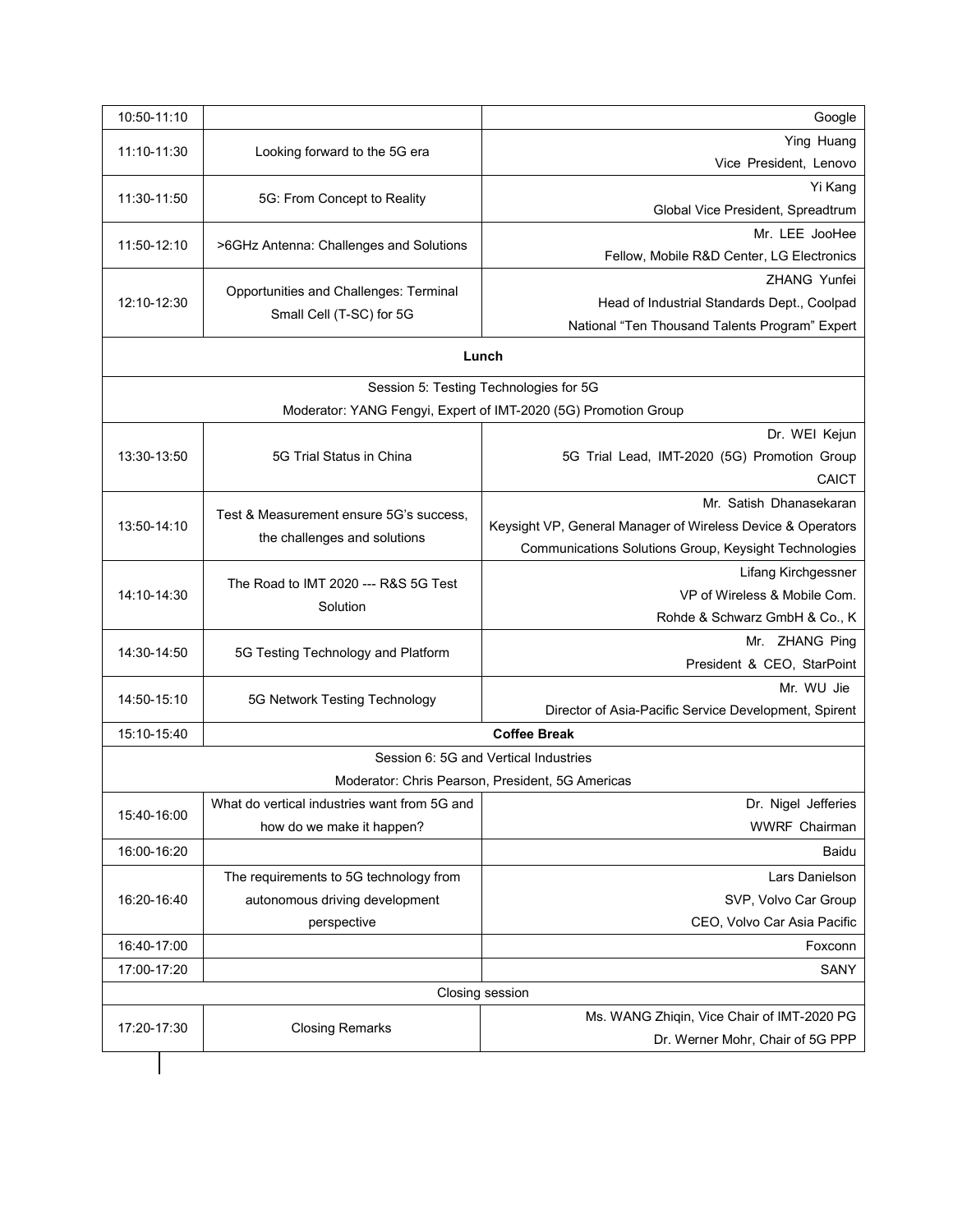# **2. Five-Party Dinner Meeting**

| Beijing Friendship Hotel (The specific place is TBD) |                                     |                                   |  |  |
|------------------------------------------------------|-------------------------------------|-----------------------------------|--|--|
| 18:00-20:00, June 1                                  | Dinner and discussion on key issues | Leaders of the five organizations |  |  |

## **3. TPC Members**

| Name                     | Organization                                                                   | Email                        |
|--------------------------|--------------------------------------------------------------------------------|------------------------------|
| Dr. LUO Zhendong         | Chair of International Cooperation WG, IMT-2020 (5G)<br><b>Promotion Group</b> | luozhendong@catr.cn          |
| Prof. Giovanni Corazza   | The 5G Infrastructure Association (5G PPP).<br>University of Bologna           | giovanni.corazza@unibo.it    |
| Dr. LEE, HyunWoo         | Chair of International Strategy Subcommittee, 5G<br>Forum                      | woojaa@dankook.ac.kr         |
| Mr. Takehiro<br>NAKAMURA | Acting Chair of Strategy & Planning Committee, 5GMF                            | nakamurata@nttdocomo.com     |
| Mr. Chris PEARSON        | President, 5G Americas                                                         | chris.pearson@4gamericas.org |

## **4. Local Contact Information**

Mr. CHEN Xiaobei Tel: +86 10 62300182 Mobile: +86 13683281679 E-mail: chenxiaobei@ritt.cn

Ms. CHEN Hong Mobile: +86 13910513398 / +86 18901113389 E-mail: chenhong@ritt.cn

## **5. Conference Venue and Hotel Accommodation**

Conference Venue: Friendship Palace, Beijing Friendship Hotel Hotel address: No.1 Zhong Guan Cun South Street, Haidian District, Beijing 100873, CHINA Website: http://www.bjfriendshiphotel.com/ Phone: +86 10 68498888 Room reservation: For further information see Annex 1 Estimated taxi fare (From airport to venue): About 120~150 RMB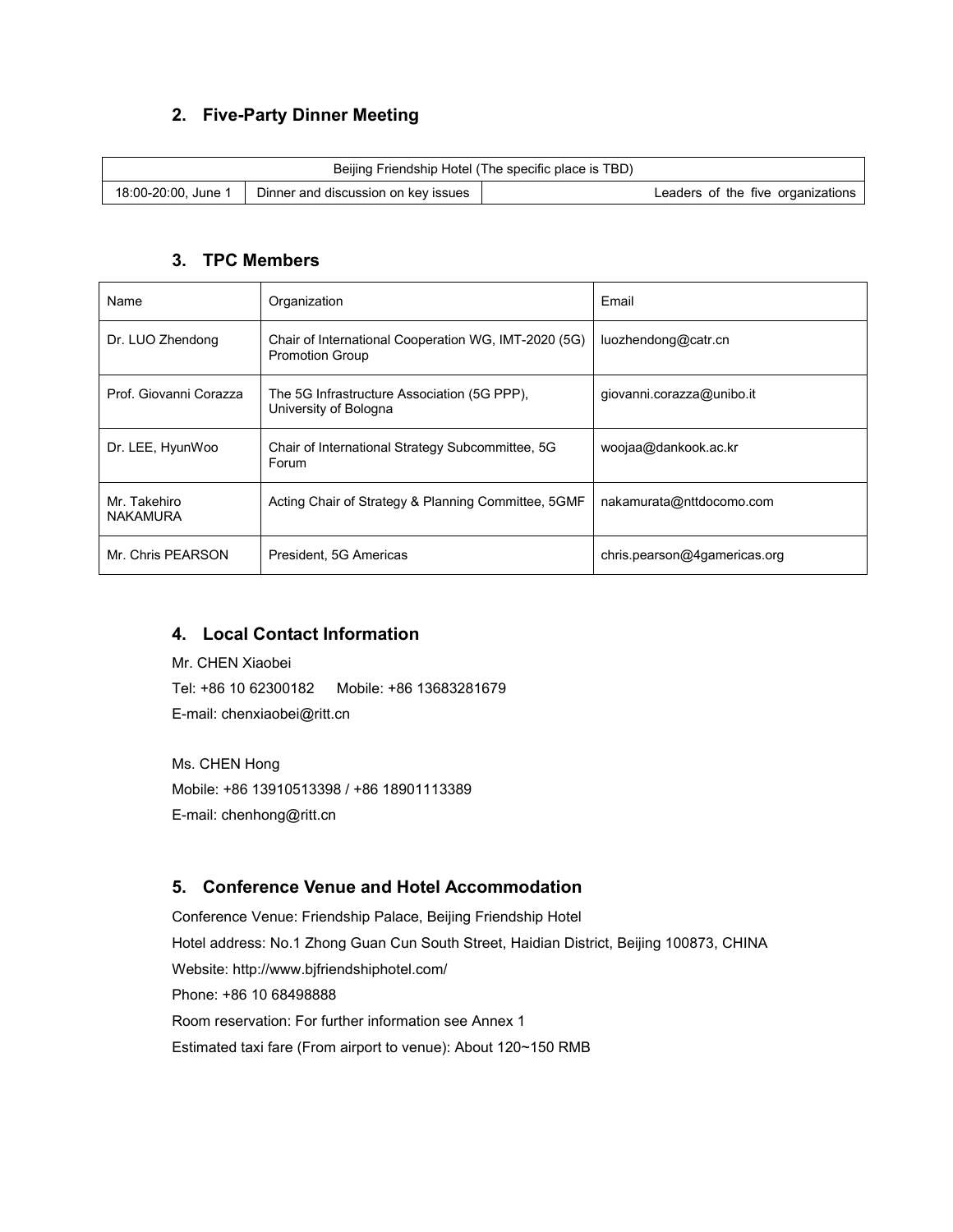

Figure 1: The location of Beijing Friendship Hotel in Beijing



Figure 2: The conference venue at Beijing Friendship Hotel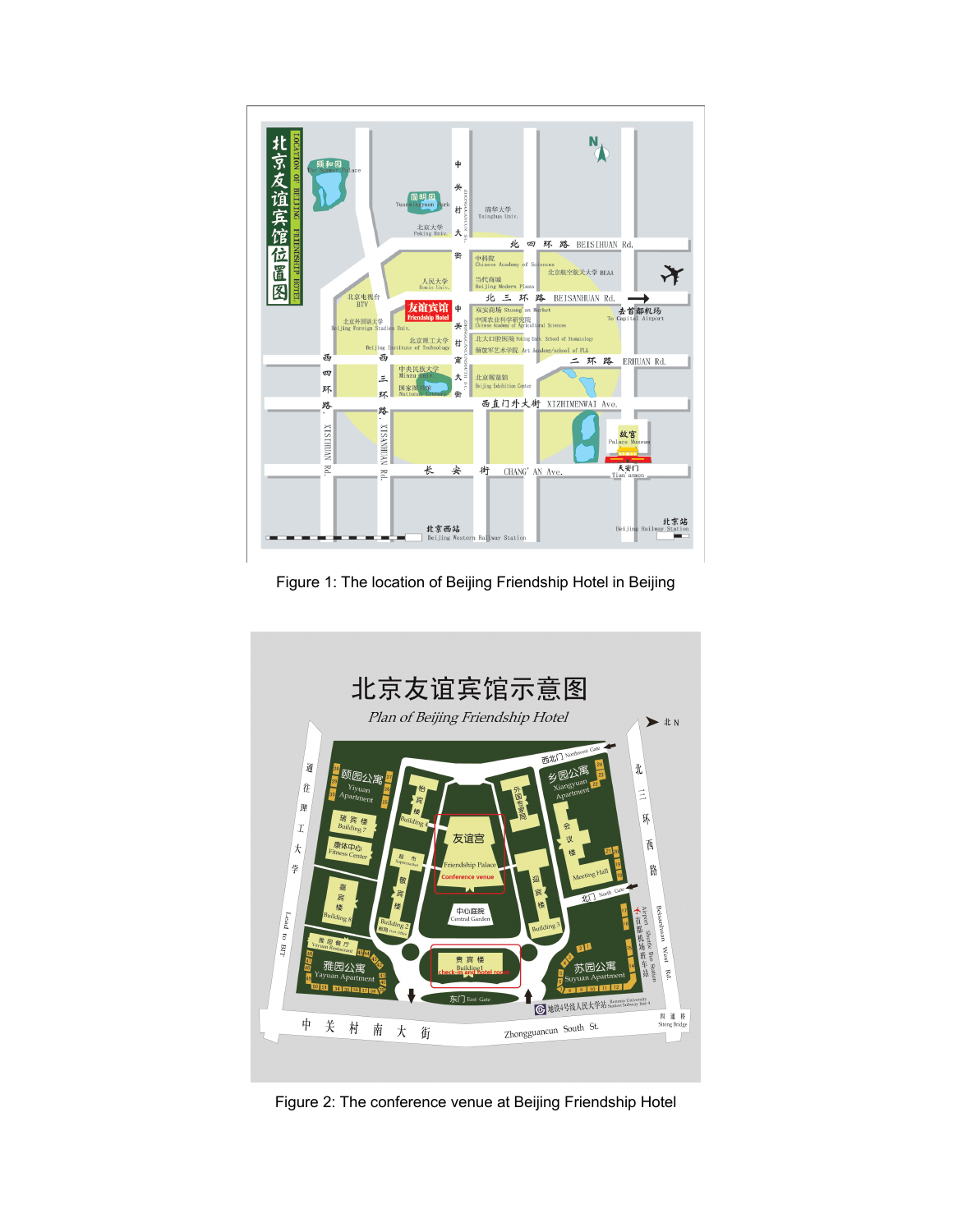## **6. Practical information**

#### 6.1. Banks & currency

The China currency unit is the Chinese Yuan (CNY). There are 8 kinds of notes (¥0.1, ¥0.5, ¥1, ¥5, ¥10, ¥20, ¥50 and ¥100) and 3 types of coins (¥0.1, ¥0.5 and ¥1). Major foreign currencies may be exchanged to Chinese Yuan at the airport and banks. Banks are usually open Monday to Friday from 0900 to 1700. Major credit cards are accepted in most hotels, restaurants and department stores.

For current exchange rates please consult the following website: http://www.xe.com/

## 6.2. Language

Mandarin is the official language of China. English is spoken in most hotels, banks and tourist locations.

6.3. Local time GMT + 8 hours.

## 6.4. Electricity

Outlets in China work on 220 volts, 50 Hz, with two or three prong flat plugs.



## 6.5. Emergency phones

The nationwide emergency phone numbers are: Police: 110 / Ambulance: 120 / Fire: 119